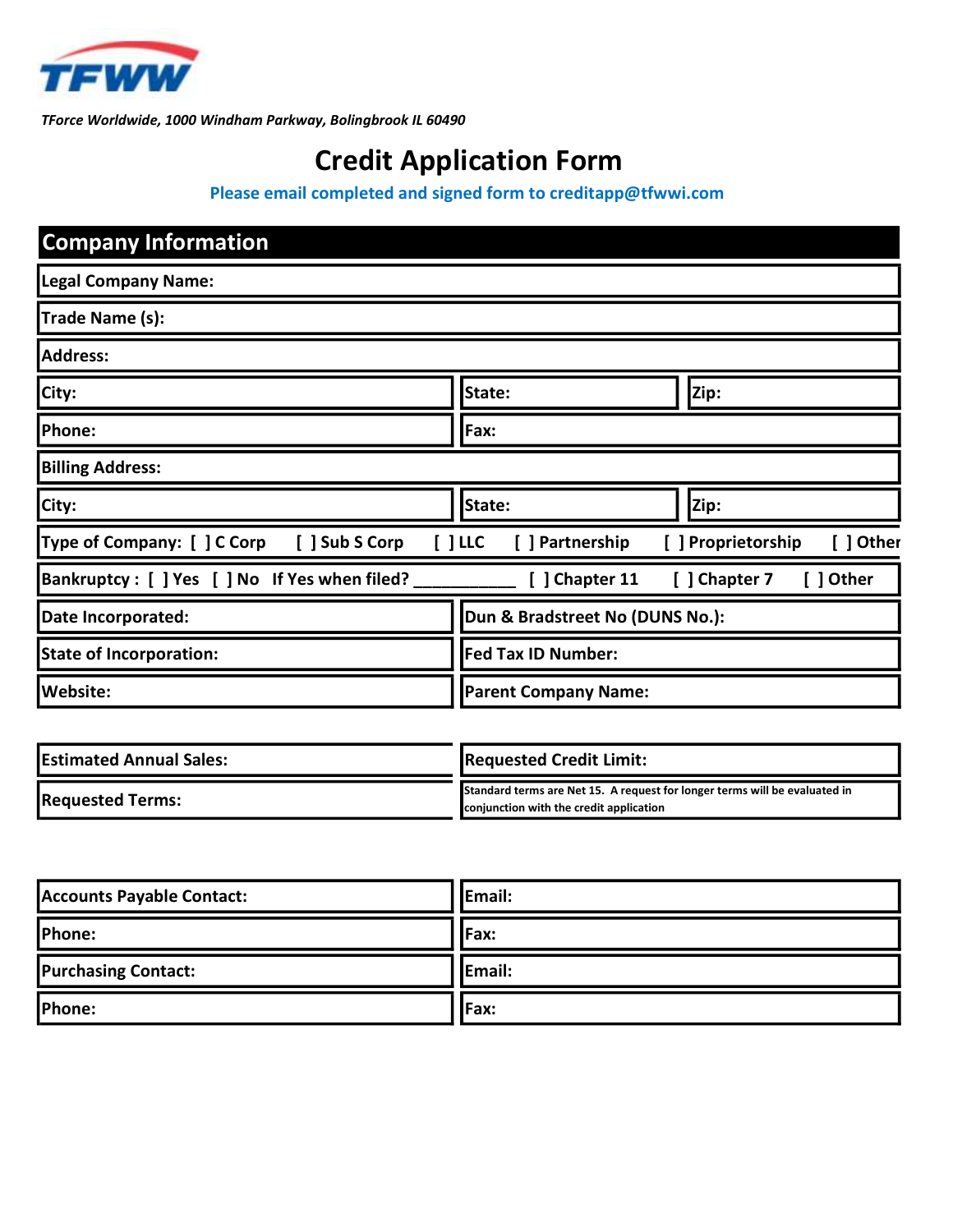

TForce Worldwide, 1000 Windham Parkway, Bolingbrook IL 60490

### Credit Application Form

| <b>Trade References</b> |        |      |  |  |
|-------------------------|--------|------|--|--|
| <b>Company Name:</b>    |        |      |  |  |
| City:                   | State: | Zip: |  |  |
| <b>Contact Name:</b>    | Title: |      |  |  |
| Email:                  | Phone: |      |  |  |
| <b>Company Name:</b>    |        |      |  |  |
| City:                   | State: | Zip: |  |  |
| <b>Contact Name:</b>    | Title: |      |  |  |
| Email:                  | Phone: |      |  |  |
| <b>Company Name:</b>    |        |      |  |  |
| City:                   | State: | Zip: |  |  |
| <b>Contact Name:</b>    | Title: |      |  |  |
| Email:                  | Phone: |      |  |  |

#### Financial Statements

For a requested credit limit in excess of \$10,000, please attach a copy of your most recent fiscal year-end financial statements, including balance sheet, income statement, and cash flow report. This information is essential to the extension of credit. Be assured that any information which you provide will be used solely to evaluate your creditworthiness.

#### Consent Agreement

The undersigned hereby consents to TForce Worldwide's use of a non-business consumer credit report on the undersigned in order to further evaluate the credit worthiness of the undersigned as principal(s), proprietor(s) and/or guarantor(s) in connection with the extension of business credit as contemplated by this credit application. The undersigned hereby authorize(s) TForce Worldwide to utilize a consumer credit report on the undersigned from time to time in connection with the extension or continuation of the business credit represented by this credit application. The undersigned as [an] individual(s) hereby knowingly consent to the use of such credit report consistent with the Federal Fair Credit Reporting Act as contained in 15 U.S.C. @1681 et seq. In consideration of the extension of credit and establishment of a credit account, applicant acknowledges liability for payment of amounts due TForce Worldwide. If TForce Worldwide must take action to collect any balance owing, applicant agrees to pay all reasonable costs and expenses incurred in collection including, but not limited to, reasonable attorney's fees, court costs, and interest thereon at the then maximum legal rate. By signing this agreement, applicant acknowledges payment will be made according to quoted terms on invoice. All past due invoices are subject to interest charges of the lessor of 18% per annum or the maximum allowable legal rate. Signature also authorizes the release of credit information concerning our company that TForce Worldwide may reasonably require.

| <b>Authorized Signature:</b>  | Title:           | <b>IDate:</b>          |
|-------------------------------|------------------|------------------------|
| <b>For TFWW Purposes only</b> |                  |                        |
| <b>Reviewed by:</b>           | Credit Approved: | <b>Terms Approved:</b> |
| <b>Date Reviewed:</b>         |                  |                        |